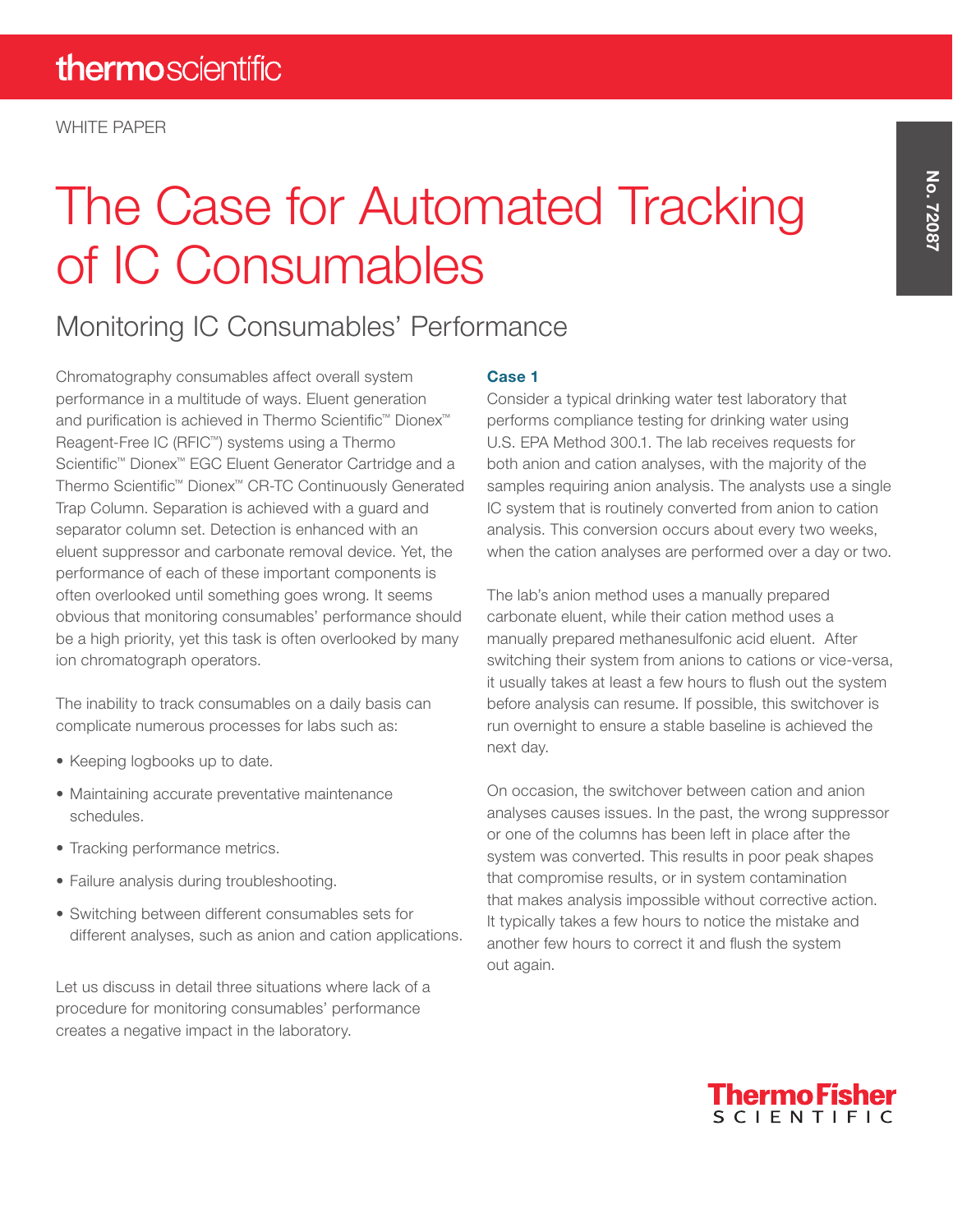#### Case 2

This case involves a lab manager who manages multiple IC systems for monitoring power plant steam water. The lab manager also manages multiple analytical chemists who operate these IC systems. The IC systems are used primarily for trace anion analysis of steam water. The lab cannot afford systems to be down for more than a few hours, otherwise it will affect downstream processes. The standard operating procedure (SOP) they follow requires that consumables are tracked and replaced on a regular basis as part of routine preventative maintenance. The lab manager is focused on maximizing instrument uptime, but is also concerned about the cost of replacing consumables. Too many unscheduled replacements can overrun the lab's operating budget.

The lab's SOP requires physical logbook entries be kept up to date. However, with multiple operators, updating logbooks is not always consistent. In certain cases, consumables may be switched out before scheduled in order to address performance issues. If these unscheduled changes go unlogged, there is a discrepancy between the logbook and the actual configuration.

When an auditor identifies the discrepancy, the audit automatically fails. Consequently the system has to be taken offline to address the discrepancy resulting in unnecessary downtime.

#### Case 3

Finally, consider a beverage testing laboratory that performs quality control (QC) analysis on fruit juices and carbonated beverages. The lab runs one IC system for organic acid analysis and is very focused on maintaining a low cost of operation per sample, while meeting management requirements for fast turnaround and accurate results.

Over the years, the lab technician has learned that certain changes in the baseline and peak shape usually correspond to an impending consumable failure. An increase in baseline, for instance, usually indicates an impending failure of the suppressor or Dionex CR-TC Continuously Regenerated Trap Column. It may also indicate that the deionized water system needs maintenance. On several occasions, the suppressor has been replaced only to find that it was a different

consumable or that the water system was responsible for the raised baseline. Additionally, at times the technician has suspected that the background conductivity was abnormally high, but could not remember how long the system had been like that.

### What is the Consumables Device Monitor?

In these cases, labs were either not monitoring consumables' performance at all or they were using a manual process to do so. These labs would benefit from an automated process from start to end. Recently, Thermo Fisher Scientific introduced a feature called the Consumables Device Monitor.

In a system employing Consumables Device Monitor, such as the Thermo Scientific<sup>™</sup> Dionex<sup>™</sup> Integrion<sup>™</sup> HPIC<sup>™</sup> system, a memory chip is embedded on each consumable. With this memory chip, data is stored directly on the consumable itself to ensure data is transferred with the consumable item. This feature ensures traceability of the data and takes the guesswork out of consumables monitoring.

Specifications for the consumable are stored on the memory chip during factory preprogramming. After installation on the system, usage and performance metrics are written to the chip while in operation. Additionally, at the time of installation, the system will alert the operator if detected consumables are mismatched.

Let's continue to discuss the three aforementioned cases to better understand how the Consumables Device Monitor improves laboratory performance.

#### Case 1

With the Consumables Device Monitor in place, the drinking water test laboratory would not have to worry about mismatching consumables. After switching the system to cation analysis for a day, the system was converted back to anion mode. After completing the conversion, the system detected that a cation suppressor had been paired with an anion column set. The system operator was able to remove the cation suppressor and replace it with the anion suppressor, before turning on the pump and potentially contaminating the consumables.

Savings: 8 hours downtime